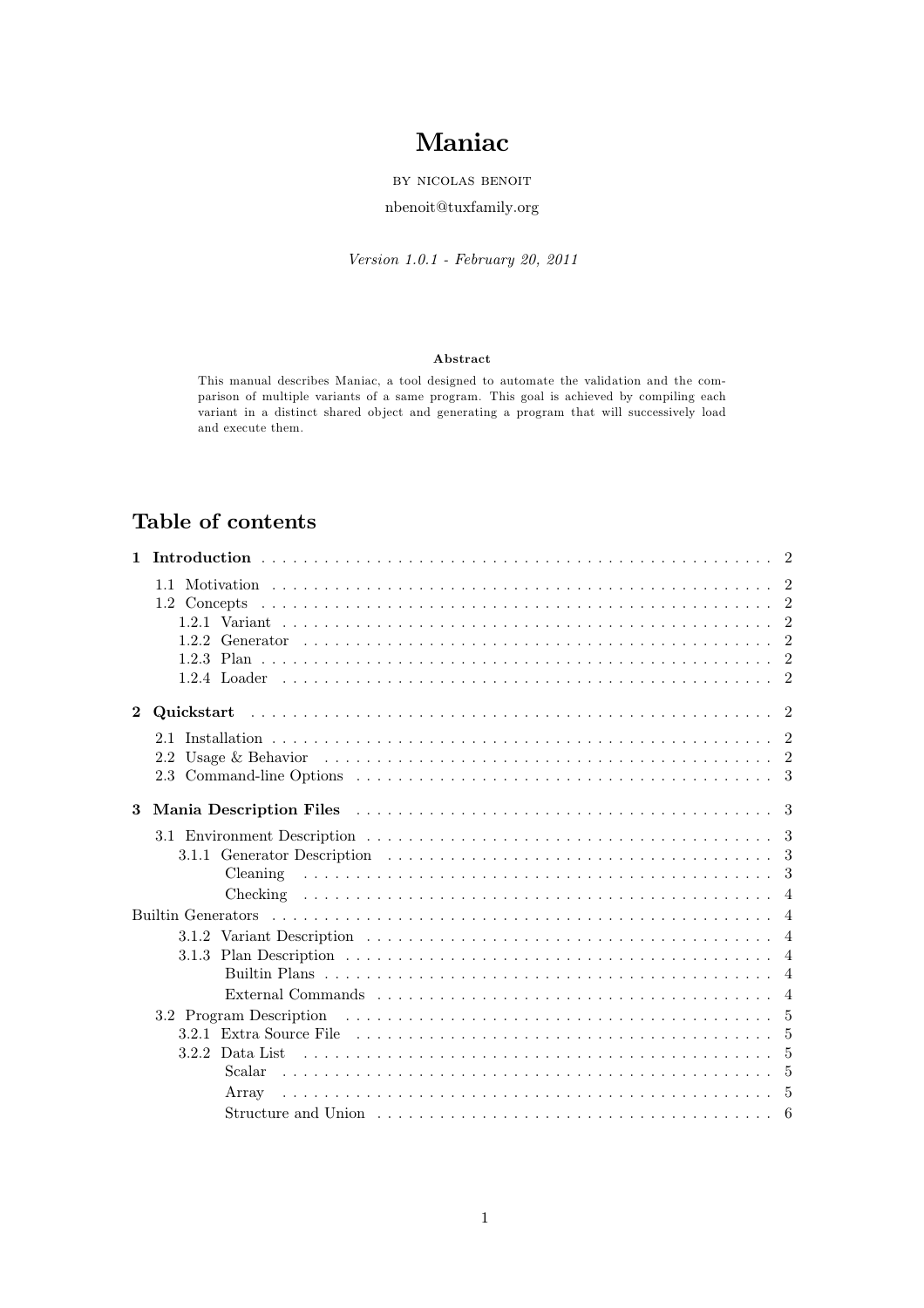## **1 Introduction**

Maniac helps to automate the validation and the comparison of multiple variants of a program.

## **1.1 Motivation**

Writing a testsuite or benchmarks for code generation tools often requires a lot of code that is not stricly part of the routine studied, for example trace checking, data verification or timing. Many testsuites embed those utilities in a library to avoid code duplication. However the code gluing the library and the testcase is left to the developer/tester.

Maniac was written from the point of view that the developer/tester should focus only on the testcase design. To this end, it automatically generates programs that will initialize data, call the testcase and check data against the ones generated by a reference implementation.

## **1.2 Concepts**

This subsection explains the names given to the concepts Maniac deals with.

#### **1.2.1 Variant**

A variant is an implementation of a given algorithm.

## **1.2.2 Generator**

A generator is a program that will generate a variant of an input source file.

## **1.2.3 Plan**

A plan is a list of variants to process by Maniac. For each variant, a plan specifies if it has to be generated, checked, timed or whatever.

## **1.2.4 Loader**

A loader is a program generated by Maniac that will call the variants of the studied routine.

## **2 Quickstart**

This section explains how to install and run Maniac.

## **2.1 Installation**

Maniac is a Python script. In order to run it from the command-line, you can either copy it in one of the directories of your PATH, or add Maniac directory to it. One of the following command should suffice :

- \$ cp maniac.py \$HOME/.local/bin/maniac
- \$ sudo cp maniac.py /usr/bin/maniac

## **2.2 Usage & Behavior**

Through the command-line, the user specifies which directories Maniac should inspect and which plan(s) it should follow, each directory is assumed to contain a single program. According to the selected plan, Maniac first generates the variants. Then, it compiles each variant in a distinct shared object, and finally generates a source file which will sequentially load, initialize, run, time and/or check the variants' shared objects. After each plan, Maniac outputs a log of the whole process. It can also output this log to an HTML file.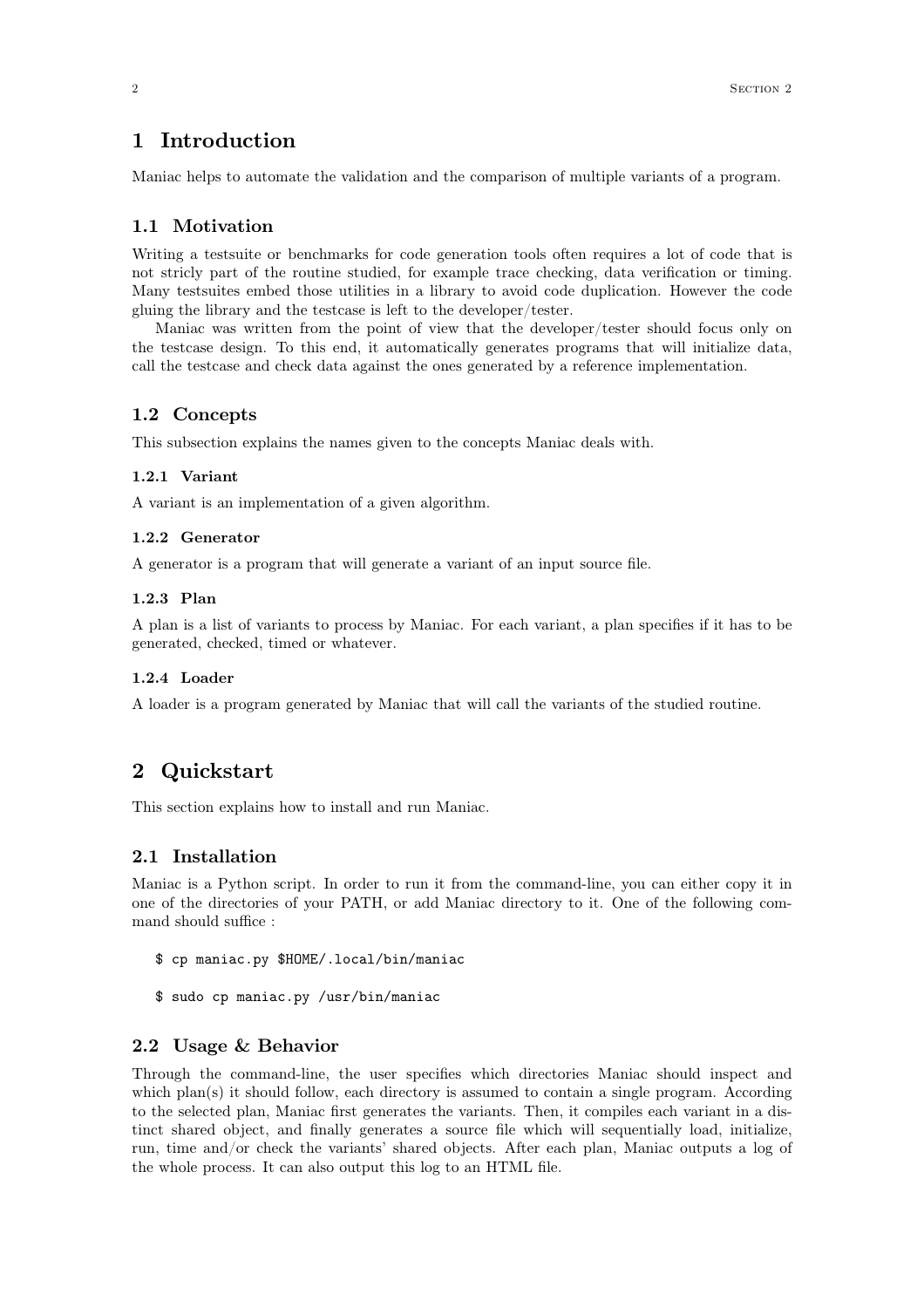Maniac comes with a few demos :

\$ cd demos/compiler options

Try them out and read their Mania files to understand how it works.

## **2.3 Command-line Options**

The command-line options related to Maniac are listed in table 1

|          | <b>Option</b> Long Option | Purpose                                         |
|----------|---------------------------|-------------------------------------------------|
| $-G$     | $-nogen$                  | Disable generation of variants                  |
| $-m \ M$ | $-mania=M$                | Look in the provided file for mania description |
| $-n$ N   | $-$ numrpt $=N$           | Repeat each plan N times                        |
| $-0$ O   | $-$ output= $O$           | Output HTML report to file named O              |

**Table 1.** Command-line options

## **3 Mania Description Files**

In order to proceed, Maniac requires the definition of an environment and a program in so-called *mania* files.

Mania files are named 'mania.xml' by convention. A mania file can contain both environment and program descriptions. When Maniac is invoked, it first searches for environment description. The search order is the following : current directory, directories passed as arguments, parent directories. Once the environment is loaded, Maniac looks for program description as follow : current directory and directories passed as arguments.

## **3.1 Environment Description**

The environment describes the variant generators, the variants and the plans.

#### **3.1.1 Generator Description**

The section describing the available generators is named *generators*.

For each generator, the attributes are the following :

| <b>Attribute</b> | Purpose                                                                  |
|------------------|--------------------------------------------------------------------------|
| name             | Name under which the generator will be referenced (reserved: none, copy) |
| bin              | The absolute or relative path to the executable of the generator         |
| flags            | The flags to use when invoking the generator                             |

```
Table 2. Generator Attributes
```
Here is an example of a generator description for Pocc (more info at http://pocc.sf.net) : <generators>

```
.<br><generator name="pocc-tile" bin="pocc" flags="-pluto -pluto-tile -o %prog%-tile.c" />
</generators>
```
## **Cleaning**

For each generator, it is possible to set a list of files that should be rmeoved when the cleaning plan is requested. The syntax is the following :

```
<cleans>
  <clean files="file.tmp intermed.txt" />
</cleans>
```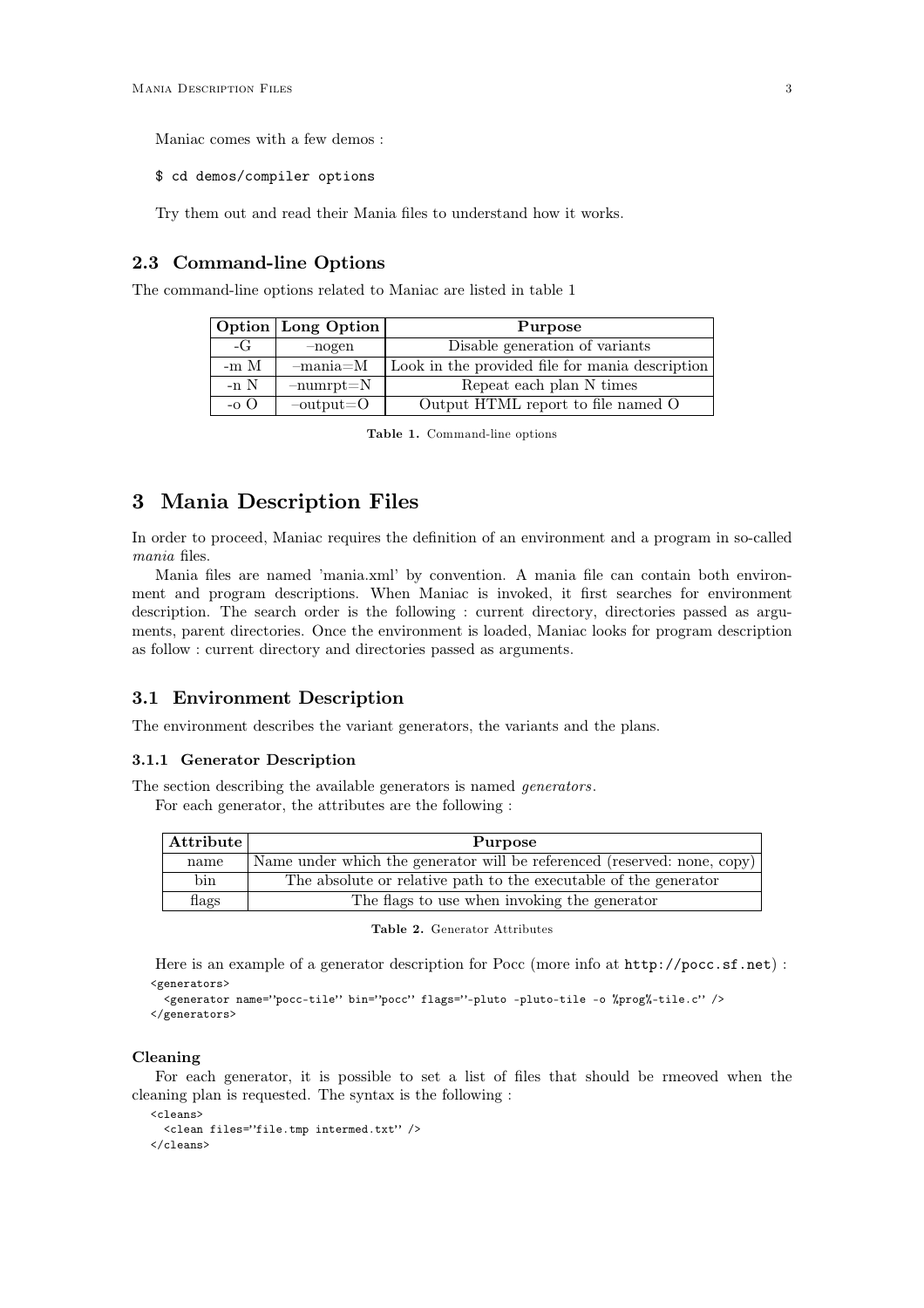After a generation step, a diff command can be invoked to check the output of some generation trace against a reference file. The syntax is the following :

```
<checks>
 <check name="debug" file="%prog%-gen-debug" />
 <check name="log" file="generation.log" />
</checks>
```
## **Builtin Generators**

Two generators are currently defined by default.

The *none* generator does nothing and should be used when the variant source file is not generated by an external program.

The *copy* generator creates a copy of the reference program (actually a symlink).

#### **3.1.2 Variant Description**

Variants are defined within the *variants* section of the environment description. Usually, only two attributes are required : a name and the name of the generator that should be invoked to produce it.

Note: the variant name *ref* is reserved for the original version of the program.

## **3.1.3 Plan Description**

Plans are defined within the *plans* section of the environment description. A plan generally consist of a list of variants. For each variant, it possible to specify:

- compilation flags with the *compflags* attribute ;
- wether the variant should be timed or not with the *time* attribute ;
- wether the variant's data should be checked or not with the *chk* attribute.

## **Builtin Plans**

A plan named *clean* is defined by default. It will remove all generated and intermediate files for all variants defined in the environment.

A plan named *ref* is also defined by default. It will invoke the generators and rename the *checks* files so they are used as a comparison basis for future generations.

#### **External Commands**

Within a plan, it possible to replace or wrap some Maniac actions with external scripts. This is useful when the generated variants should be compiler and/or executed on an another computer.

External commands shall be defined in a *commands* node within a plan.

| <b>Name</b> | Purpose                                                                               |
|-------------|---------------------------------------------------------------------------------------|
|             | compile variant Invokes a compiler for a variant source file provided as an argument. |
|             | compile loader I Invokes a compiler for a loader source file provided as an argument. |
| run loader  | Invokes the loader binary provided as an argument.                                    |

**Table 3.** External command hooks

```
Example :
```

```
<plan name="extern_test">
 <variants>
   <variant name="ref" />
   <variant name="tiled" gen="pocc-tile" />
 </variants>
  <commands>
   <command id="run_loader" cmd="send-and-run-loader.sh" />
 </commands>
\langle/nlan>
```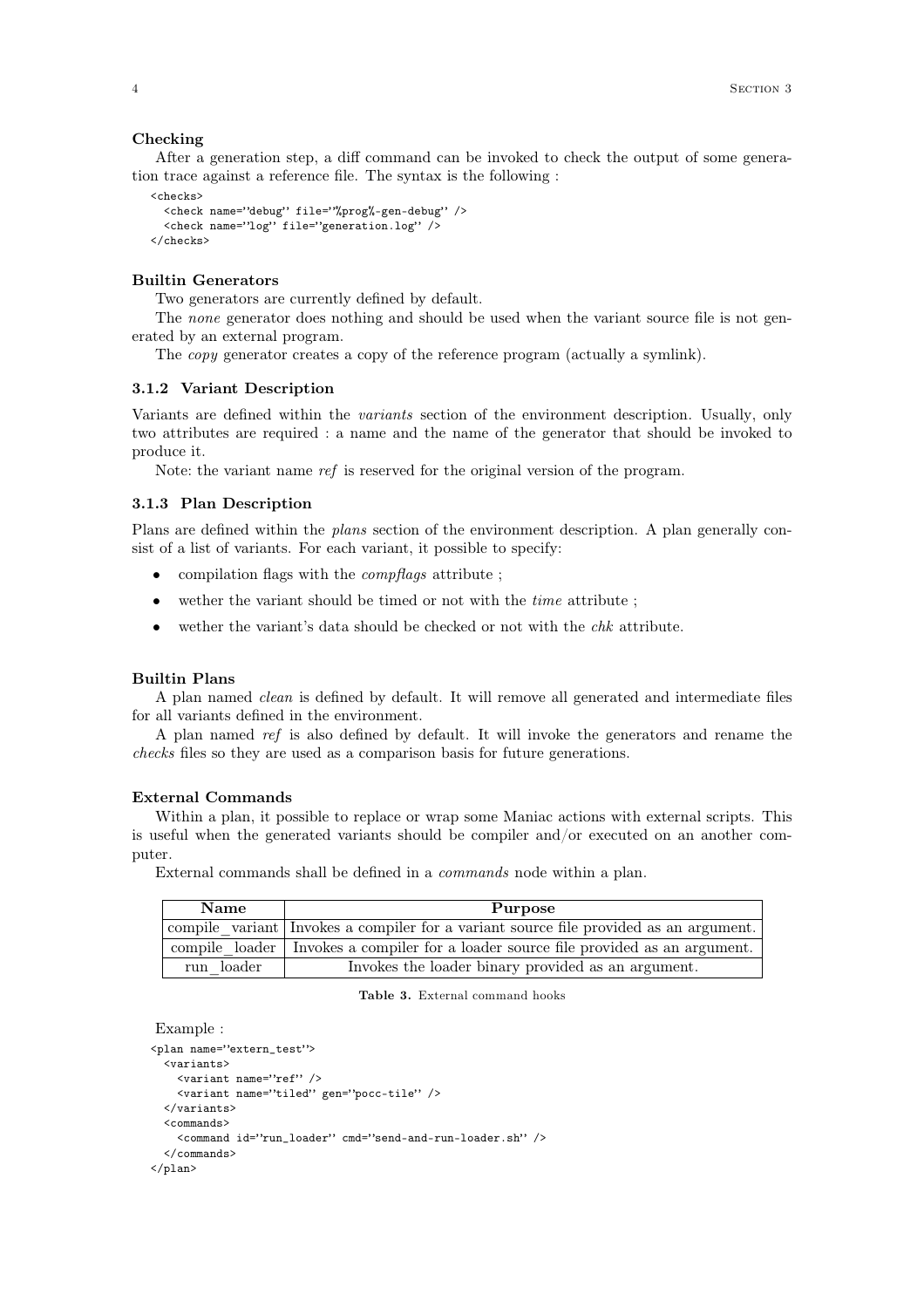## **3.2 Program Description**

The program description contains the program file name, the entry function name and its arguments, and the global variables the program accesses.

The *program* node has two attributes : a *name* and a filename extension ("c" is the default). The *entry* node has one attribute : the *name* of the entry function for the input program.

```
Example :
<program name="program" ext="c">
 <entry name="main" />
</program>
```
#### **3.2.1 Extra Source File**

It is possible to add extra source files to a program using the *extrafile* node. Those are not processed by the generators, they are only used during the compilation of each variant.

There can be as many extrafile nodes as you wish.

```
Example :
<program name="program" ext="c">
 <extrafile name="program_extra.c" />
 </entry name="main" />
</program>
```
## **3.2.2 Data List**

An entry node and a program node can contain a data node which is a list of data to initialize and/or check. Note that the data list attached to an entry node corresponds to the entry function parameters.

| <b>Name</b> | Purpose                                                                |
|-------------|------------------------------------------------------------------------|
| type        | The type of the data, for example int, double,                         |
| name        | The name of the data                                                   |
| ini         | Indicates wether or not the data should be initialized                 |
| value       | Describes the initial value of the data                                |
| chk         | Indicates wether or not the data should be checked after the execution |



In order to describe the initial value of a data, the user can use arithmetic expressions. It is possible to access special values into those expressions :

| Name | Purpose                                                                                                      |
|------|--------------------------------------------------------------------------------------------------------------|
|      | $\sqrt{\frac{1}{2}}$ index $\sqrt{\frac{1}{2}}$ value corresponding to the index of an element in array data |
| rand | A random value                                                                                               |

**Table 5.** Special values

#### **Scalar**

Scalar data are simple variables.

Example :

<scalar type="double" name="var" ini="true" value="(rand+1)%76" />

#### **Array**

Array data have the same attribute as other data, but require also the definition of a *dims* attribute that hold the dimensions of the array.

Example for an array  $A$  declared as int  $A[16][16]$ :

 $\langle$ array type="int" name="A" dims="[16,16]" />